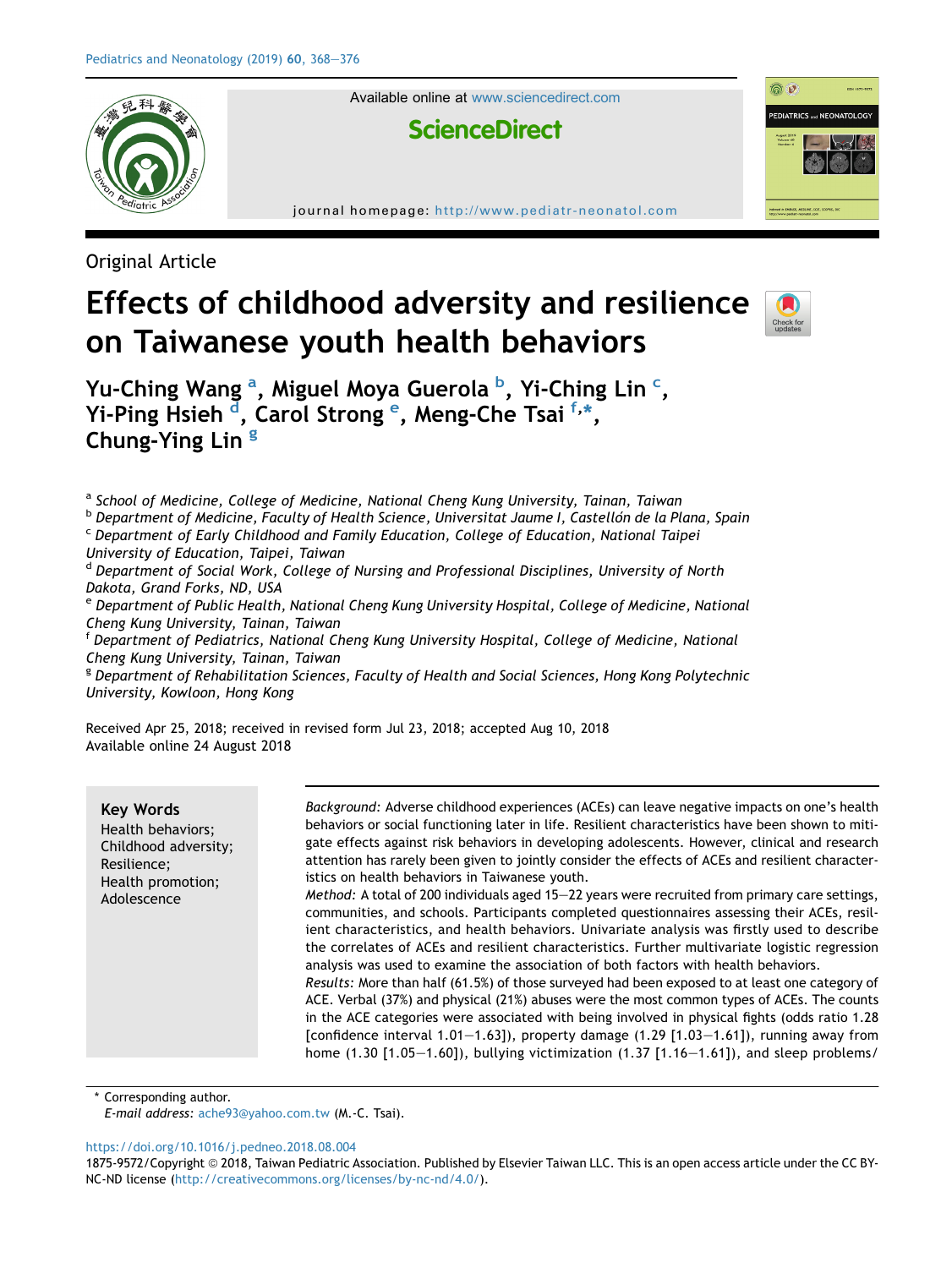tiredness  $(1.25 \, \text{[}1.03-1.52 \text{])}$ . Meanwhile, resilience scores were associated with decreased odds of infrequent seatbelt use  $(0.47 \, [0.23-0.97])$ , low fruit and vegetable intake  $(0.42 \,$  $[0.21-0.86]$ ) unsatisfied body image  $(0.46 \; [0.22-0.97])$ , and sleep problems/tiredness  $(0.37 \;$  $[0.18 - 0.79]$ .

Conclusions: ACEs and resilience characteristics play a significant role in shaping youth health behaviors. Further research should be undertaken to identify ways to build resilience against health risks in youth with prior ACE exposure.

Copyright © 2018, Taiwan Pediatric Association. Published by Elsevier Taiwan LLC. This is an open access article under the CC BY-NC-ND license [\(http://creativecommons.org/licenses/](http://creativecommons.org/licenses/by-nc-nd/4.0/) [by-nc-nd/4.0/](http://creativecommons.org/licenses/by-nc-nd/4.0/)).

#### 1. Introduction

Adolescence is a critical period of physical and psychosocial transition, where health behaviors significantly contribute to lifelong health outcomes. From the perspective of preventive medicine, when consulting with adolescents it is important to carry out complete psychosocial assessments, according to several screening guidelines endorsed by the American Medical Association (Guidelines for Adolescent Preventative Services) and the American Academy of Pediatrics (Bright Futures Guidelines for Health Supervision of Adolescents).<sup>[1,2](#page-7-0)</sup> For example, an instrument with an acronym HEADSS is commonly used to perform such assessments exploring the domains of Home, Education/ employment, Activities, Drugs/alcohol, Sexual health and Suicidality in young people. $3$  Obtaining a comprehensive profile of youth health risk behaviors helps health professionals engage and build rapport with young people in areas of concern, $3$  which is crucial to guide the transition into a healthy and socially adapted adulthood.

Childhood adversity is usually defined by the occurrence of experiences, including, but not limited to, parental mental illness, household financial strains, loss of loved family members, maltreatment, and trauma, and these may have a negative impact on normal development or social functioning in adulthood. $4$  In a longitudinal study, 6% of Taiwanese schoolchildren reported at least one family adversity before age 12 and these adverse childhood experiences (ACEs) appeared to contribute to depression in adolescence.<sup>[5](#page-7-0)</sup> The prevalence rate of ACEs could be disproportionately high among alcoholic inpatients (around 90%), and each 1-unit increase was linked to a 61% likeli-hood of a suicide attempt.<sup>[6](#page-7-0)</sup> Empirical research has linked ACEs to low self-esteem and high social anxiety in adolescents.[7](#page-7-0) Severe forms of ACEs, like physical abuse, were associated with later post-traumatic stress disorders and behavioral problems in college students.<sup>[8](#page-7-0)</sup> However, data showed that some of these individuals were able to exhibit resilience, bouncing back from their disadvantaged backgrounds.<sup>[9](#page-7-0)</sup>

Resilience refers to a mental process through which individuals can overcome unfavorable circumstances without becoming physically and/or emotionally dysfunctional.<sup>[9](#page-7-0)</sup> Resilient individuals are sensitive and maintain a positive attitude toward adversity, which makes them bounce back easily.<sup>[10](#page-7-0)</sup> Conversely, vulnerable youths are likely to be subject to adverse contextual cues and thus develop risk behaviors. Evidence from research conducted in Western societies has demonstrated the mitigating effect of resilience characteristics in relationship to the development of health risk behaviors in adolescence.<sup>[9,10](#page-7-0)</sup> Nonetheless, investigations on the interaction between resilient abilities and childhood adversity and their subsequent effects on youth health behaviors are limited in Taiwan. From a developmental perspective, understanding the process by which health behaviors emerge from early contextual exposure is critical in the development of prevention or proactive intervention measures.

In this study, we attempted to examine the effects of childhood adversity and resilience on health behaviors in Taiwanese youth. We hypothesize that childhood adversity is positively linked and resilience is inversely linked to the occurrence of health-compromising behaviors.

#### 2. Materials and methods

#### 2.1. Subject

Individuals aged 15-22 years were recruited voluntarily from the primary care setting, communities, and schools via research announcements. Those who were diagnosed with mental illness (e.g., bipolar disorder, major depression and schizophrenia) or major physical diseases (e.g., congenital syndromes, mental retardation and epilepsy) were excluded. For reasons of convenience, the recruitment took place in Tainan City and adjacent municipalities, which include urban and rural living contexts in the southwest of Taiwan. Participants were asked to complete questionnaires regarding their childhood experiences, resilient attitudes, and health behaviors with guaranteed confidentiality. They had the right to leave the study at any time and might be provided with appropriate consultations if any emotional disturbances were evoked by sensitive questions. All the procedures were approved by the Institutional Review Board of the National Cheng Kung University Hospital.

#### 2.2. Adverse childhood experiences

A modified questionnaire based on the Adverse Childhood Experience International Questionnaire was applied for this study.<sup>[11](#page-7-0)</sup> The tool included a total of 14 questions on different ACEs, ranging from family environment, childhood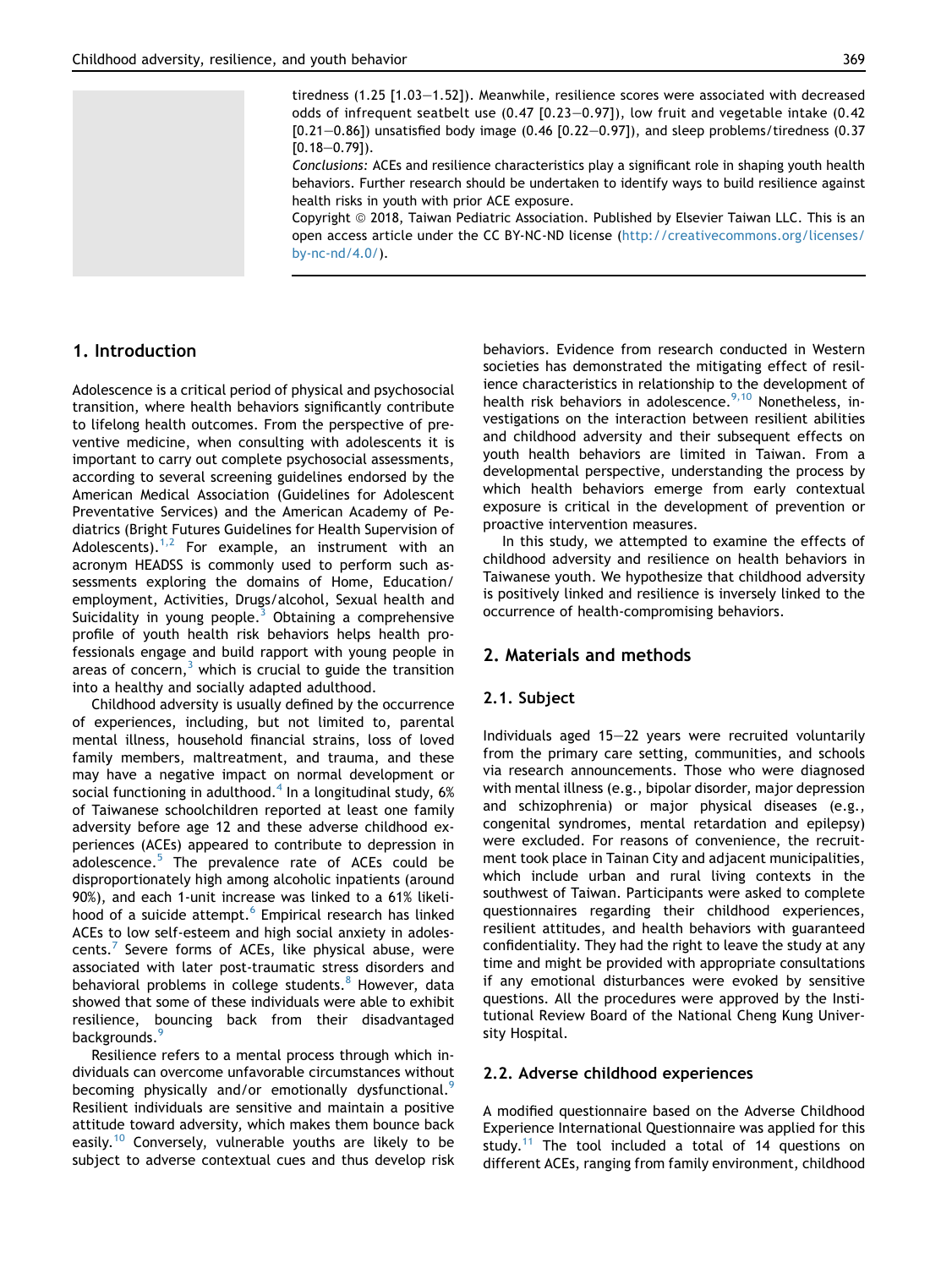maltreatment, and domestic calamity. Answers were dichotomized for each ACE type. Then the total ACE counts were calculated and categorized into three groups: none, only one, and more than one, in order to keep in line with previous research on accumulative effects of ACEs.<sup>[5](#page-7-0)</sup>

## 2.3. Resilient characteristics

The Chinese version of the Inventory of Adolescent Resilience has previously been developed and validated among a group of Taiwanese adolescents.<sup>[12](#page-7-0)</sup> This 4-point scale capturing four main aspects regarding youth resilience  $(\alpha = 0.899)$ , namely problem solving and cognitive maturity  $(\alpha = 0.704)$ , hope and optimism ( $\alpha = 0.877$ ), empathy and interpersonal interaction ( $\alpha = 0.906$ ), and emotional regulation ( $\alpha = 0.778$ ), was reported by the surveyed participants.

## 2.4. Youth health behavior checklist

The questionnaire on the youth health behaviors and issues in this study was adopted from the adolescent physical and psychological well-being checklist originally used by Tai-wan's youth-friendly health services.<sup>[13](#page-7-0)</sup> The items were further modified according to published guidelines for adolescent and youth preventive health risk assess-ments.<sup>[1,14](#page-7-0)</sup> We invited a panel of experts in the field of adolescent medicine and development to evaluate the appropriateness of the questionnaire for use in local clinical and community settings.<sup>[15](#page-7-0)</sup> A 3-point Likert scale was applied to rate the frequency of these behaviors from 1 (never) to 3 (always). The internal consistency represented by Cronbach  $\alpha$  was 0.717 for these questions (Table S1). To reduce the dimension of items listed in the behavior checklist for the purpose of analysis, we conducted exploratory factor analysis with the Varimax rotation to extract clusters. Only the questions in the clusters with acceptable internal consistency (Cronbach  $\alpha > 0.7$ ) were grouped. The behavioral outcomes examined in this study were substance use (alcohol and cigarettes), delinquency and violence (social violence, property damage, and running away from home), exercise and safety (low physical activity, infrequent helmet and seatbelt use, and dangerous driving/riding), sexual behaviors (unprotected sex and one-night stands via the Internet), diet and body image (unsatisfied body image, low fruit and vegetable intake, unhealthy weight control and height promotion), bullying victimization, and tiredness/sleep problems.

## 2.5. Covariates

The covariates included age, gender, parental education, household financial status, family support, and self-rated well-being. Parental education was categorized according to the highest educational level attained by either parent. Household financial status was assessed by the following two questions: "How do you define your household financial situation?" and "Do you think that your pocket money is sufficient to use?" Answers reported on a 4-point scale ranging from 1 (very poor/insufficient) to 4 (very rich/sufficient) were summed up and regrouped into three

categories: "less affluent (scores 2 to 4)", intermediate (scores 5 to 6)", and "affluent (scores 7 to 8)". The family support scale, adopted from the adolescent physical and psychological well-being checklist, consisted of a total of 6 questions ( $\alpha = 0.820$ ) on a 3-point scale from 1 (rare) to 3 (usually) that assessed the frequency that familial support participants received for their concerns and worries, an adequate food supply, care and respect, trust and confidentiality, activity and development, and empathy.<sup>13</sup> A score for subjective well-being, represented by the summarized scores for self-rated health and life satisfaction, was rated on a 4-point scale from 1 (very unhealthy or unsatisfied with life) to 4 (very healthy or satisfied with life). The sums of scores for questions were regrouped into three categories: "poor" (scores 2 to 4), "intermediate" (scores 5 to 6), and "good" (scores 7 to 8). $^{16}$  $^{16}$  $^{16}$ 

## 2.6. Statistical analysis

Analysis was performed using the SPSS software (version 17.0, SPSS, Inc., Chicago, IL). Demographic information and the frequency of ACEs among participants were characterized using descriptive statistics. Resilience scores for the participants of different demographic and ACE strata were compared by independent t-tests and analyses of variance (ANOVAs). Multivariate logistic regression analysis was performed to evaluate the impacts of ACE counts and resilience scores on the occurrence of youth health behaviors, where both factors were treated as continuous variables for analytic purposes. Odds ratios (OR) with 95% confidence intervals (CI) were demonstrated with statistical significance, producing a two-sided p-value of <0.05.

# 3. Results

Among 283 adolescents approached and assessed for recruitment eligibility, a total of 200 gave their written consent and completed the questionnaires ([Fig. 1](#page-3-0)). These recruited subjects had an average age of 20.3  $(\pm 1.7)$  years [\(Table 1](#page-4-0)). Among them, 65% were males; 36.3% had parental education of college or above; 9% had less affluent household financial status; 5% had weak family support; and 8.5% had poor self-rated well-being. Regarding their ACEs, 28% of the participants had undergone one type of ACE, and 33.5% had undergone two or more than two types of ACEs. More ACE counts were correlated with less family support  $(p < 0.05)$  and lower self-rated well-being  $(p < 0.05)$ .

The common ACEs with a significant prevalence greater than 10% among the population surveyed were verbal abuse (37%), physical abuse (21%), alcohol use of household member, (15.5%), death of household member (16.5%), parental separation (14%), and being a witness to domestic violence (12.5%). As to the relationship between ACE types and the overall counts, malicious injury and illicit drug use were the two most important types that were exclusively found in those having at least four ACE counts, while individuals with an ACE type that involved witnessing domestic violence, incarceration, or the mental illness of household members were each found to have more than two ACE counts [\(Fig. 2\)](#page-4-0).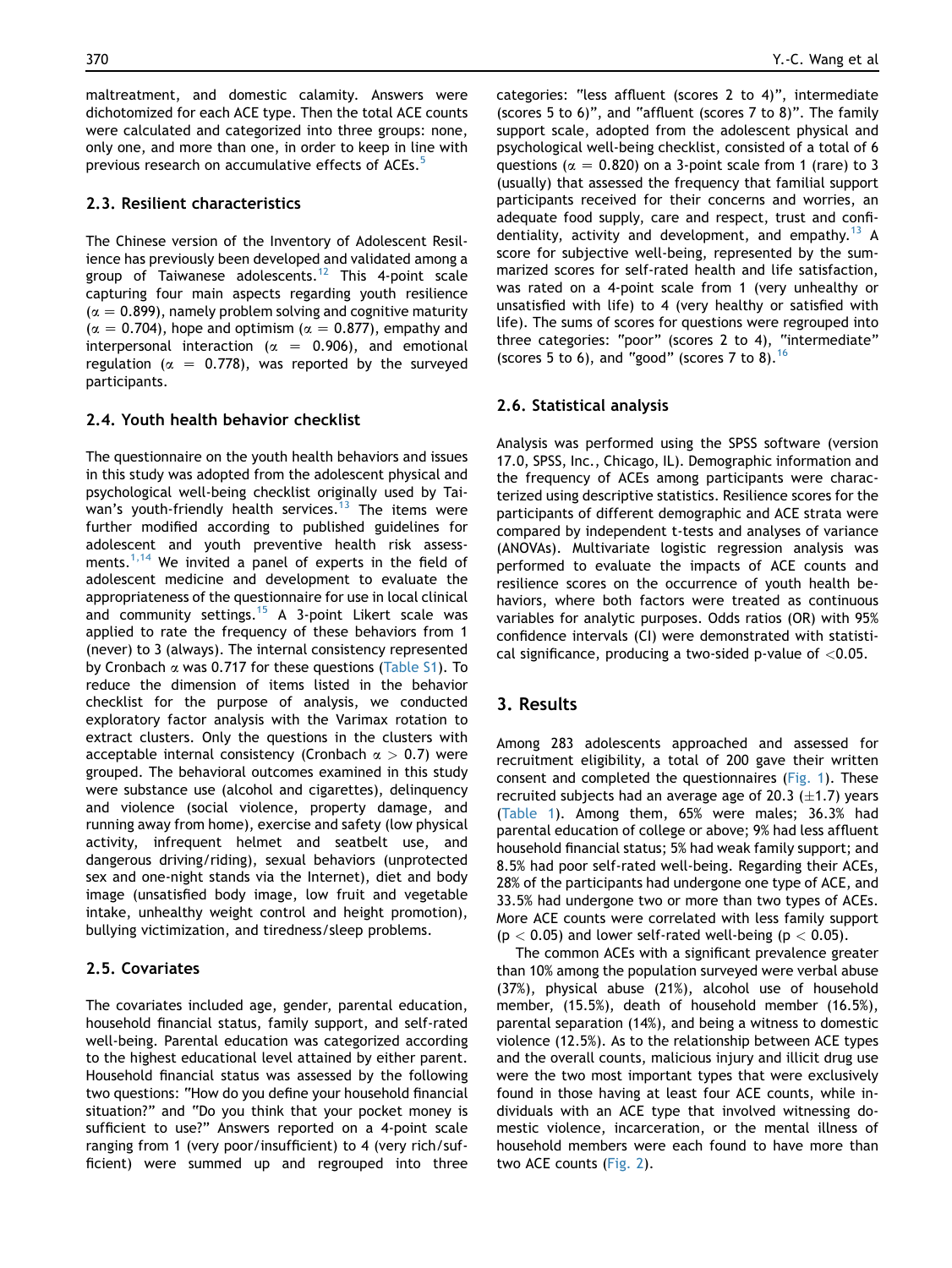<span id="page-3-0"></span>

Figure 1 Flow chart of the enrollment.

The overall and subdomain of resilience scores were summarized in [Table 2.](#page-5-0) Lower overall resilience was more likely to be observed in females ( $p < 0.05$ ) and those with poor self-rated well-being ( $p < 0.001$ ) and more ACE counts  $(p < 0.01)$ . Similar results were found in all the subdomains except interpersonal relationships. Concerning other covariates, family support was associated with the overall resilience and optimism subdomain.

The most common health-compromising behaviors and health issues in our sample ([Table 3](#page-6-0)) were unsatisfied body image (64.5%), low physical activity (64%), alcohol drinking (61%), sleep problem/tiredness (58%), low fruit and vegetable intake (52.5%), infrequent seatbelt use (43%), infrequent helmet use (30%), bullying victimization (27.5%), and cigarette smoking (26.5%). Regression analysis found that the greater the ACE count reported by individuals, the higher the odds ratios were of certain health-compromising behaviors. These odds ratios were significant for social violence (OR = 3.68, 95%CI 1.75-7.74), property damage (OR = 1.29, 95% CI 1.03-1.61), running away from home (OR = 1.30, 95%CI 1.05-1.60), bullying victimization (OR = 3.06, 95%CI 1.96-4.79), and sleep problem/tiredness (OR = 1.25, 95% CI 1.03-1.52). Meanwhile, higher resilience was related to lower odds ratios for infrequent seatbelt use (OR  $=$  0.47, 95% CI 0.23–0.97), low fruit and vegetable intake (OR  $=$  0.42, 95% CI 0.21–0.86), unsatisfied body image (OR  $= 0.46$ , 95% CI 0.22–0.97), and sleep problem/tiredness (OR  $= 0.37$ , 95%CI  $0.18 - 0.79$ ).

#### 4. Discussion

In this cross-sectional sample of Taiwanese youth, more than half (61.5%) had been exposed to at least one ACE. The leading ACE types were verbal abuse (37%) and physical abuse (21%). These rates were comparable to previous Taiwanese reports,  $7,8,17$  but much higher than those found in the UK and US. $^{18,33}$  $^{18,33}$  $^{18,33}$  Despite the enactment of child protection laws and mandatory maltreatment reporting, corporal punishment is commonly regarded as a legitimate instead of abusive form of parental discipline that remains within a private range beyond the public child protection authority.<sup>19</sup> Cultural differences in parental values and practices differentiate the patterns of childhood maltreatment.[20](#page-7-0) When analyzing the relationship of different ACE types, we observed that malicious injury and illicit drug use of household members were exclusively found in those having at least four ACE counts. It is shown that multiple ACEs are highly interrelated and the cumulative effects of multiple ACEs are evident on consequent psychological and behavioral health.<sup>[21](#page-7-0)</sup> These two types of ACEs, although low in prevalence, should be seriously considered as indicators of multiple ACEs and further psychosocial assessment and intervention should be provided as necessary.

As to the relationship between ACEs and resilience, our study found that these two factors were negatively associated. This finding is contradictory to previous arguments for the "stress inoculation-induced resilience" hypothesis, which proposes that early-life stress experiences can promote more adaptive emotional and cognitive development and thus lead to better stress-coping skills against adversities later in life. $22$  Recent research efforts have been undertaken to identify factors determining why some people develop adaptive capacities and others do not. One of the key factors is having a supportive environment, either through parents, care givers or other trusted adults that surround the child faced with adversity. $^{23}$  $^{23}$  $^{23}$  In our sample, ACE counts were higher in those who generally lacked family support. Without sufficient contextual support, these children facing adversities may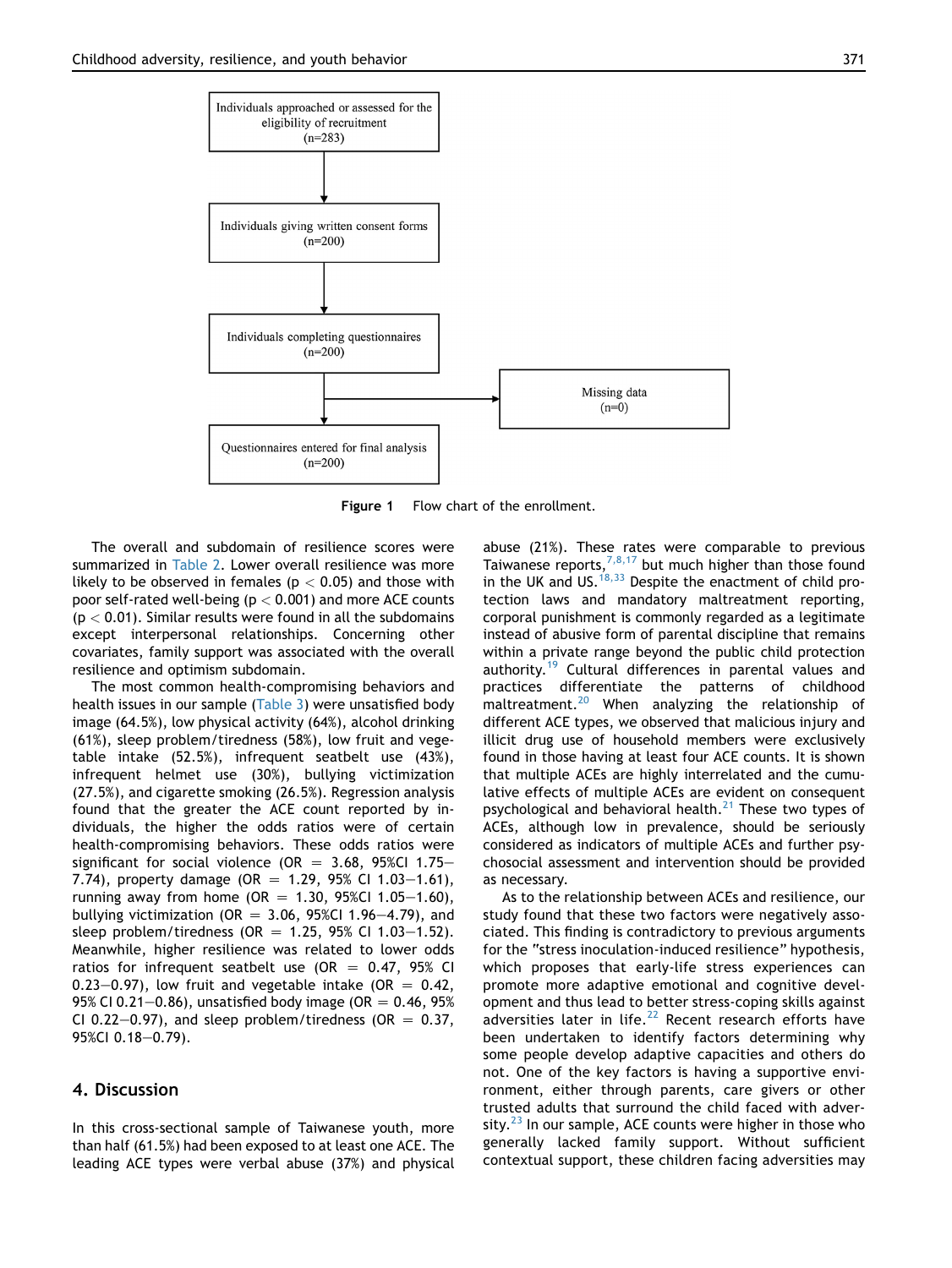<span id="page-4-0"></span>Table 1 Demographic information and frequency of ACEs among participants.

|                                 | Overall $(N = 200)$ | <b>ACE</b> counts |             |               |         |  |
|---------------------------------|---------------------|-------------------|-------------|---------------|---------|--|
|                                 |                     | $0 (N = 77)$      | $1(N = 56)$ | $2+ (N = 67)$ | p-value |  |
| Age, years                      |                     |                   |             |               |         |  |
| $<$ 20                          | 102(51.0)           | 44 (57.1)         | 24(42.9)    | 34(50.7)      | 0.266   |  |
| >20                             | 98 (49.0)           | 33(42.9)          | 32(57.1)    | 33(49.3)      |         |  |
| Gender                          |                     |                   |             |               |         |  |
| Male                            | 130(65.0)           | 52(67.5)          | 36(64.3)    | 42 (62.7)     | 0.824   |  |
| Female                          | 70 (35.0)           | 25(32.5)          | 20(35.7)    | 25(37.3)      |         |  |
| Parental Education <sup>a</sup> |                     |                   |             |               |         |  |
| Junior high school or below     | 13(6.7)             | 4(5.4)            | 6(10.9)     | 3(4.7)        | 0.522   |  |
| Senior high school              | 110(57.0)           | 46(62.2)          | 28(50.9)    | 36(56.3)      |         |  |
| College or above                | 70(36.3)            | 24 (32.4)         | 21(38.2)    | 25(39.1)      |         |  |
| Household financial status      |                     |                   |             |               |         |  |
| Less affluent                   | 18(9.0)             | 2(2.6)            | 8(14.3)     | 8(11.9)       | 0.107   |  |
| Intermediate                    | 145(72.5)           | 57 (74.0)         | 40 $(71.4)$ | 48 (71.6)     |         |  |
| More affluent                   | 37(18.5)            | 18(23.4)          | 8(14.3)     | 11(16.4)      |         |  |
| Family support                  |                     |                   |             |               |         |  |
| Weak                            | 10(5.0)             | 3(3.9)            | 2(3.6)      | 5(7.5)        | 0.012   |  |
| Intermediate                    | 66(33.0)            | 15(19.5)          | 22(39.3)    | 29(43.3)      |         |  |
| Strong                          | 124(62.0)           | 59 (76.6)         | 32(57.1)    | 33(49.3)      |         |  |
| Self-rated well-being           |                     |                   |             |               |         |  |
| Poor                            | 17(8.5)             | 3(3.9)            | 4(7.1)      | 10(14.9)      | 0.012   |  |
| Intermediate                    | 134 (67.0)          | 47 (61.0)         | 39(69.6)    | 48 (71.6)     |         |  |
| Good                            | 49 (24.5)           | 27(35.1)          | 13(23.2)    | 9(13.4)       |         |  |

ACE indicates adverse childhood experience.

The value represents counts of ACE  $(\%)$ .<br><sup>a</sup> Missing values were not included in the denominator.

not be able to adapt themselves to develop stress-coping resilience. This might explain in part the negative association between ACEs and resilience in our research. The implications of this finding should encourage research on the development of a stable set of relationships that promote resilience and the effect which these stable relationships have in mitigating the negative impacts of ACEs on affected children and youth.

Despite the emerging role of pediatricians and healthcare providers in adolescent health assessment and promotion, recommended annual systemic and structural psychosocial evaluations of adolescents are rarely



Figure 2 The prevalence of each ACE category stacked by counts of ACE category. Note: ACE indicates adverse childhood experience. The counts of ACE category were represented by a grey scale with a darker tone indicating more counts. Some subjects may have multiple counts of ACE category.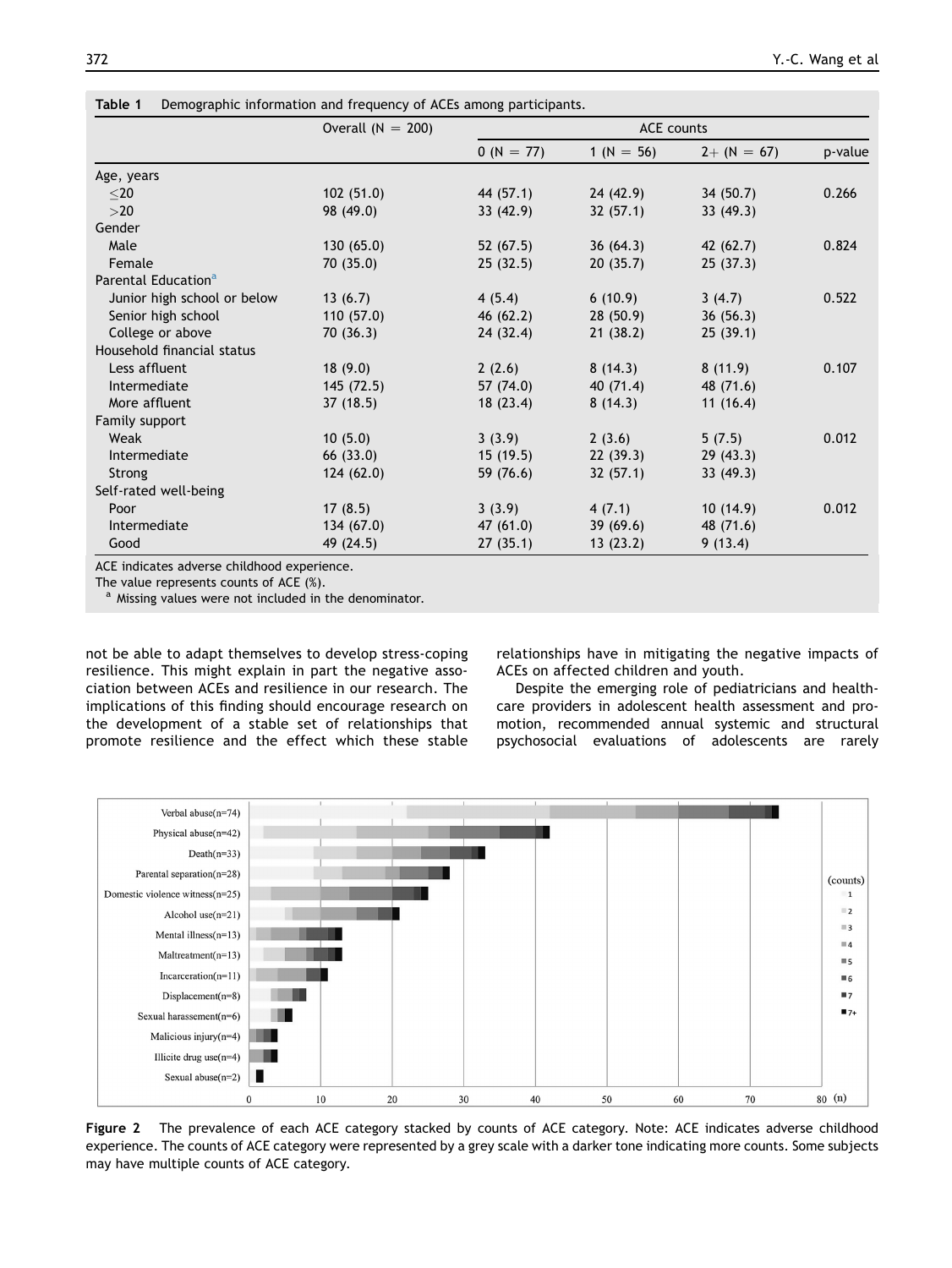<span id="page-5-0"></span>

| Table 2                    | Resilience scores in the participants of different demographic and ACEs strata. |                 |                 |                            |                      |  |  |  |
|----------------------------|---------------------------------------------------------------------------------|-----------------|-----------------|----------------------------|----------------------|--|--|--|
|                            | Overall resilience                                                              | Problem solving | Optimism        | Interpersonal relationship | Emotional adjustment |  |  |  |
| Age, years                 |                                                                                 |                 |                 |                            |                      |  |  |  |
| $<$ 20                     | $3.03 \pm 0.46$                                                                 | $3.03 \pm 0.51$ | $3.00 \pm 0.64$ | $3.21 \pm 0.53$            | $2.87 \pm 0.65$      |  |  |  |
| >20                        | $3.06 \pm 0.39$                                                                 | $3.10 \pm 0.47$ | $2.91 \pm 0.59$ | $3.34 \pm 0.42$            | $2.90 \pm 0.63$      |  |  |  |
| p-value                    | 0.613                                                                           | 0.329           | 0.275           | 0.060                      | 0.721                |  |  |  |
| Gender                     |                                                                                 |                 |                 |                            |                      |  |  |  |
| Male                       | $3.10 \pm 0.44$                                                                 | $3.12 \pm 0.50$ | $3.05 \pm 0.59$ | $3.27 \pm 0.49$            | $2.95 \pm 0.65$      |  |  |  |
| Female                     | $2.94 \pm 0.40$                                                                 | $2.96 \pm 0.46$ | $2.78 \pm 0.64$ | $3.27 \pm 0.48$            | $2.76 \pm 0.60$      |  |  |  |
| p-value                    | 0.014                                                                           | 0.022           | 0.003           | 0.959                      | 0.043                |  |  |  |
| <b>Parental Education</b>  |                                                                                 |                 |                 |                            |                      |  |  |  |
| Junior high school         | $2.93 \pm 0.47$                                                                 | $2.97 \pm 0.34$ | $2.72 \pm 0.76$ | $3.27 \pm 0.45$            | $2.74 \pm 0.78$      |  |  |  |
| or below                   |                                                                                 |                 |                 |                            |                      |  |  |  |
| Senior high school         | $3.04 \pm 0.44$                                                                 | $3.05\pm0.48$   | $2.97 \pm 0.62$ | $3.26 \pm 0.51$            | $2.88 \pm 0.67$      |  |  |  |
| College or above           | $3.07 \pm 0.40$                                                                 | $3.11 \pm 0.53$ | $2.98 \pm 0.59$ | $3.26 \pm 0.46$            | $2.93 \pm 0.57$      |  |  |  |
| p-value                    | 0.585                                                                           | 0.537           | 0.386           | 0.999                      | 0.601                |  |  |  |
| Household financial status |                                                                                 |                 |                 |                            |                      |  |  |  |
| Less affluent              | $3.08 \pm 0.44$                                                                 | $3.14 \pm 0.81$ | $2.97 \pm 0.63$ | $3.37 \pm 0.41$            | $2.79 \pm 0.67$      |  |  |  |
| Intermediate               | $3.00 \pm 0.41$                                                                 | $3.03 \pm 0.40$ | $2.90 \pm 0.60$ | $3.24 \pm 0.49$            | $2.86 \pm 0.62$      |  |  |  |
| More affluent              | $3.16 \pm 0.49$                                                                 | $3.18 \pm 0.58$ | $3.15 \pm 0.66$ | $3.35 \pm 0.51$            | $3.01 \pm 0.67$      |  |  |  |
| p-value                    | 0.125                                                                           | 0.191           | 0.102           | 0.304                      | 0.341                |  |  |  |
| Family support             |                                                                                 |                 |                 |                            |                      |  |  |  |
| Weak                       | $3.13 \pm 0.43$                                                                 | $3.11 \pm 0.49$ | $3.05 \pm 0.55$ | $3.17 \pm 0.55$            | $3.16 \pm 0.61$      |  |  |  |
| Intermediate               | $2.91 \pm 0.35$                                                                 | $2.95 \pm 0.52$ | $2.75 \pm 0.56$ | $3.18 \pm 0.41$            | $2.78 \pm 0.60$      |  |  |  |
| Strong                     | $3.11 \pm 0.45$                                                                 | $3.12 \pm 0.47$ | $3.06 \pm 0.63$ | $3.33 \pm 0.51$            | $2.91 \pm 0.66$      |  |  |  |
| p-value                    | 0.007                                                                           | 0.066           | 0.004           | 0.100                      | 0.152                |  |  |  |
| Self-rated well-being      |                                                                                 |                 |                 |                            |                      |  |  |  |
| Poor                       | $2.88 \pm 0.53$                                                                 | $2.99 \pm 0.47$ | $2.49 \pm 0.90$ | $3.24 \pm 0.56$            | $2.75 \pm 0.68$      |  |  |  |
| Intermediate               | $2.97 \pm 0.38$                                                                 | $2.96 \pm 0.41$ | $2.89 \pm 0.56$ | $3.23 \pm 0.48$            | $2.82 \pm 0.61$      |  |  |  |
| Good                       | $3.29 \pm 0.41$                                                                 | $3.36 \pm 0.57$ | $3.29 \pm 0.49$ | $3.39 \pm 0.47$            | $3.11 \pm 0.67$      |  |  |  |
| p-value                    | $<$ 0.001                                                                       | < 0.001         | < 0.001         | 0.143                      | 0.014                |  |  |  |
| <b>ACEs counts</b>         |                                                                                 |                 |                 |                            |                      |  |  |  |
| 0                          | $3.14 \pm 0.44$                                                                 | $3.14 \pm 0.42$ | $3.12 \pm 0.58$ | $3.28 \pm 0.48$            | $3.02 \pm 0.70$      |  |  |  |
| $\mathbf{1}$               | $3.06 \pm 0.39$                                                                 | $3.13 \pm 0.54$ | $2.96 \pm 0.54$ | $3.31 \pm 0.48$            | $2.86 \pm 0.63$      |  |  |  |
| $2+$                       | $2.91 \pm 0.42$                                                                 | $2.93 \pm 0.49$ | $2.76 \pm 0.67$ | $3.22 \pm 0.50$            | $2.74 \pm 0.56$      |  |  |  |
| p-value                    | 0.006                                                                           | 0.019           | 0.002           | 0.530                      | 0.030                |  |  |  |

ACE indicates adverse childhood experience. The value denotes the average score  $\pm$  standard deviation.

practiced in clinical settings.<sup>13</sup> Using a structured youth health behavior checklist, we identified several healthcompromising behaviors and issues that may warrant health professionals' attention. First, 64.5% of participants reported being unsatisfied with their appearance. This matched scores for unhealthy weight control and height promotion behaviors in the factor analysis. The findings in the frequency analysis might be interpreted as a sensitive problem of self-esteem, because modern and changing beauty standards prevail in this population. Previous research has suggested that individuals who are emotionally adjustable and conscientious are more likely to develop higher self-esteem as they move smoothly through life.<sup>[24](#page-8-0)</sup> Our results were consistent with this prior research in that those participants in our study who had higher resilience were more satisfied with their physical appearance. Further research should be carried out to identify ways in which efforts to improve self-acceptance mitigate negative impacts on adolescent development.

Second, low physical activity and fruits/vegetables intake were reported by more than half of the participants. It appeared that the risk of inadequate fruits and vegetable intake could be reduced by as much as 40% in resilient subjects. Obesity is one of the most important health consequences related to this issue. $25$  Previous research has found that some personal (e.g. nutrition knowledge) and contextual (e.g. family support) factors could help to build healthy eating habits and these behavioral determinants could be translated into resilience to obesity. $26,27$  As unhealthy nutritional practices and physical inactivity are prevalent in the young population, proactive measures promoting healthy lifestyles should be seriously considered in adolescent counseling. $^{28}$  Also, 58% of the participants in our study reported always feeling tired or having sleep problems. These rates were higher than those found in a prior survey conducted on Taiwanese college freshmen a decade ago.<sup>29</sup> Sleep problems, either because of difficulty in falling asleep or because of waking up frequently, have consistently been reported in a certain percentage of school children throughout adolescence.<sup>[30](#page-8-0)</sup> In our cohort, we found that sleep problems were positively associated with ACE counts and negatively associated with resilient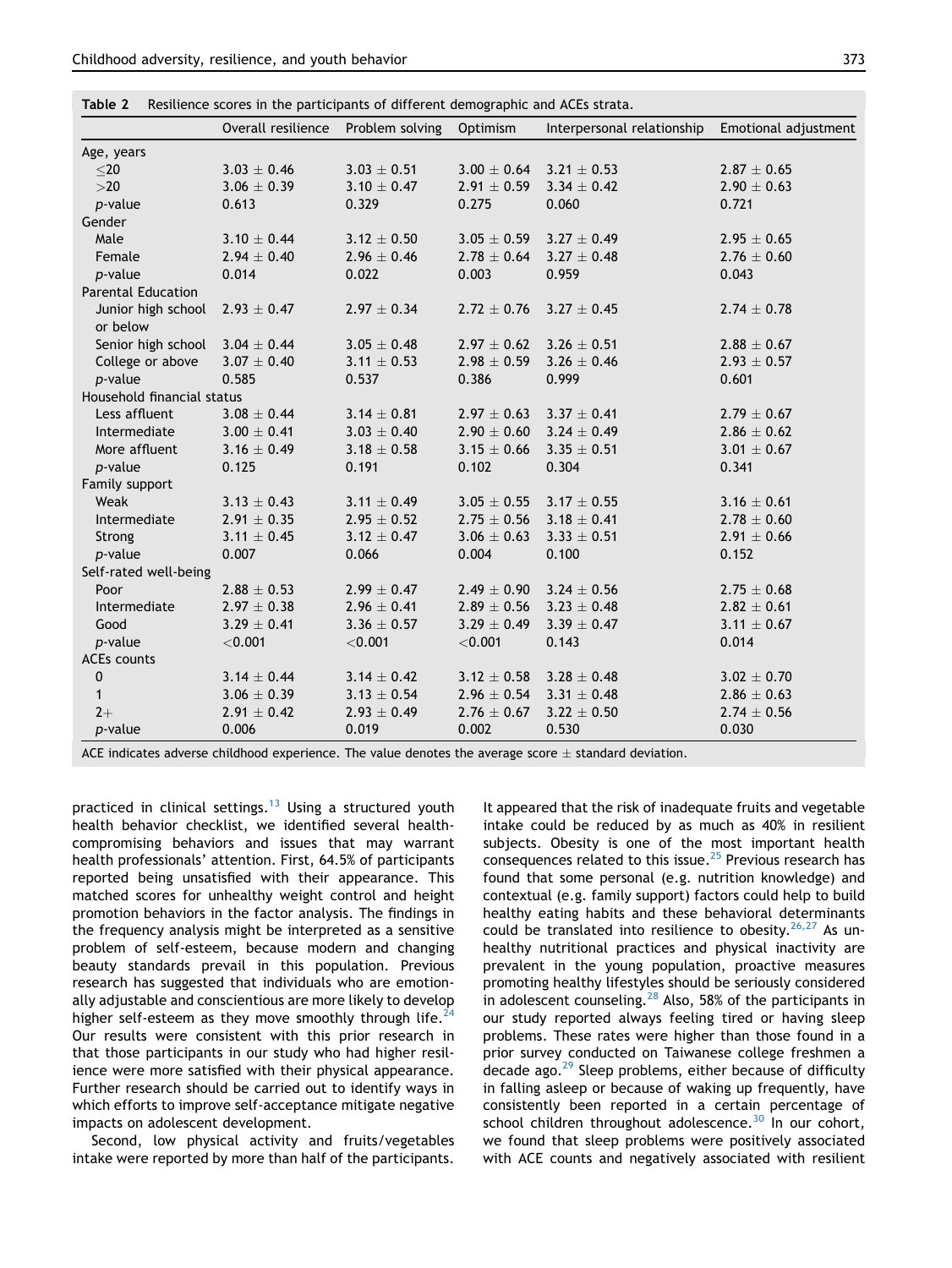| Behavioral outcomes            | Overall prevalence (%) | <b>ACE</b> counts   |         | Resilience scores   |         |
|--------------------------------|------------------------|---------------------|---------|---------------------|---------|
|                                |                        | OR (95% CI)         | p-value | OR (95% CI)         | p-value |
| Substance use                  |                        |                     |         |                     |         |
| Cigarette smoking              | 26.5                   | $1.08(0.90 - 1.29)$ | 0.403   | $1.32(0.59 - 2.94)$ | 0.505   |
| Alcohol drinking               | 61.0                   | $1.19(0.99 - 1.43)$ | 0.062   | $1.57(0.78 - 3.18)$ | 0.207   |
| Delinquency and violence       |                        |                     |         |                     |         |
| Fight participating            | 7.5                    | $1.28(1.01-1.63)$   | 0.041   | $2.02(0.54 - 7.60)$ | 0.298   |
| Property damaging              | 9.0                    | $1.29(1.03 - 1.61)$ | 0.027   | $0.82(0.23 - 2.88)$ | 0.757   |
| Running away from home         | 11.5                   | $1.30(1.05-1.60)$   | 0.017   | $0.54(0.17-1.70)$   | 0.289   |
| Exercise and safety            |                        |                     |         |                     |         |
| Low physical activity          | 64.0                   | $1.07(0.90 - 1.27)$ | 0.463   | $0.65(0.31-1.34)$   | 0.243   |
| Infrequent helmet use          | 30.0                   | $1.08(0.94 - 1.30)$ | 0.400   | $0.62$ (0.29-1.33)  | 0.221   |
| Infrequent seatbelt use        | 43.0                   | $1.10(0.43 - 1.84)$ | 0.241   | $0.47(0.23 - 0.97)$ | 0.041   |
| Dangerous driving/riding       | 15.5                   | $1.15(0.95 - 1.39)$ | 0.152   | $0.39(0.14 - 1.04)$ | 0.060   |
| Sexual behaviors               |                        |                     |         |                     |         |
| Unprotected sex                | 13.5                   | $0.79(0.57-1.09)$   | 0.143   | $0.84(0.23 - 3.08)$ | 0.794   |
| One-night stand via Internet   | 1.0                    | $1.13(0.54 - 2.36)$ | 0.739   | $0.01(0.00 - 6.12)$ | 0.149   |
| Diet and body image            |                        |                     |         |                     |         |
| Low fruit and vegetable intake | 52.5                   | $1.04(0.88 - 1.22)$ | 0.663   | $0.42(0.21 - 0.86)$ | 0.017   |
| Unsatisfied body image         | 64.5                   | $1.09(0.91 - 1.31)$ | 0.338   | $0.46$ (0.22-0.97)  | 0.042   |
| Unhealthy weight control       | 19.5                   | $1.12(0.92 - 1.36)$ | 0.269   | $0.97(0.39 - 2.42)$ | 0.947   |
| Unhealthy height promotion     | 26.0                   | $1.01(0.84 - 1.20)$ | 0.945   | $0.46$ (0.21-1.02)  | 0.057   |
| <b>Bullying and Sleep</b>      |                        |                     |         |                     |         |
| <b>Bullying victimization</b>  | 27.5                   | $1.37(1.16 - 1.61)$ | < 0.001 | $0.60(0.27 - 1.37)$ | 0.227   |
| Sleep problem/tiredness        | 58.0                   | $1.25(1.03 - 1.52)$ | 0.022   | $0.37(0.18 - 0.79)$ | 0.010   |

<span id="page-6-0"></span>Table 3 Logistic regression analysis of effects of ACEs and resilience on adolescent behavioral outcomes.

ACE indicates adverse childhood experience; OR odds, ratio; CI, confidence interval.

characteristics. This finding was in accordance with prior research documenting significant associations between sleep disorders and subjects with a history of childhood adversity, including a graded relationship with the number and severity of adverse experiences. $29$  It has been suggested that the rapid-eye-movement sleep involved in emotional memory processing may be impaired among subjects who have been exposed to trauma.<sup>[31](#page-8-0)</sup> Interestingly, resilient individuals could be distinguished by having higher right frontal theta activity during rapid-eye-movement sleep. $31$  Further research focusing on the molecular functions related to resilient characteristics may affirm the epidemiological link found in our study.

Delinquent and violent behaviors have been universally found to be critically associated with childhood adversity. In a different social context, Bellis et al. found that persons exposed to four or more ACE types, compared to those who had experienced none, had increased health risks for early sexual initiation, smoking, binge drinking, drug use, violence victimization, violence perpetration, and incarceration.<sup>[18](#page-7-0)</sup> This malicious link may ultimately lead to the development of cardiovascular disease, cancer, chronic lung disease, and diabetes in adults. $32$  However, in our study no such kind of association was found between ACEs and adolescent substance use. The reason may be that our cohort was a mixed sample recruited from primary care and community settings, which did not capture those experiencing high magnitudes of ACE as compared to, for instance, target sampling of incarcerated youths. Selection bias may exist and should be taken into account when interpreting the results, as the convenient sample used in this study was limited by its small number of recruits. Some other influential factors, like age accumulative effects, peer influence, economic ability, and the availability of cigarettes and alcohol, should be included in further ACE research to unpack the interplay among ACEs and problems with alcohol/cigarette use.  $33$ 

Previous research has supported the hypothesis that resilience characteristics mitigate the risk for the development of risky health behaviors in adults when there has been exposure to childhood abuse or other traumatic ex-periences.<sup>[34](#page-8-0)</sup> Our results unexpectedly showed that resilient characteristics were not protective against these risks in this category of youth. Aligned with our finding, one Turkish study showed that the mean resilience scores were significantly higher in cigarette and alcohol users than those in nonusers.[35](#page-8-0) Similar negative results relating to the impact of compensatory and protective models of resilience on substance use was found in another study from Brazil.<sup>[36](#page-8-0)</sup> Dissecting these findings, we would speculate that substance use serves as a self-soothing process in response to distressing psychological states, thus cancelling the protective effects of resilience. $37$  From a practical perspective, youth exposed to ACEs should be advised to pursue healthier strategies, like exercise or seeking for help, in order to cope with stress or the adverse impacts associated with adversity.

There are some limitations in the study. First, healthcompromising behaviors and ACEs may be under-reported because of their social undesirability. Second, the ACEs counted were not necessarily based on their severity, which may not fully capture the cumulative adverse dosage effect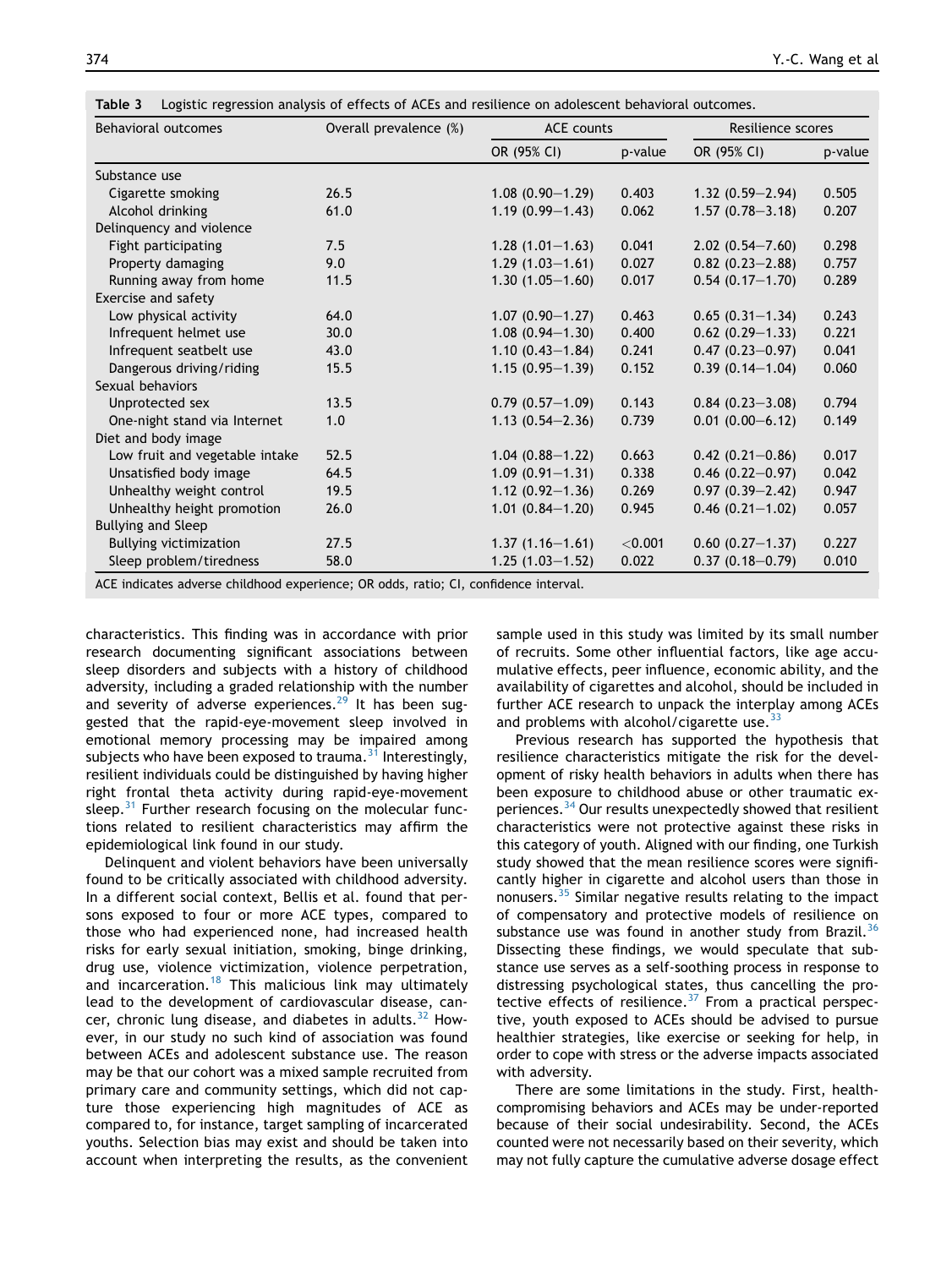<span id="page-7-0"></span>of ACEs on adolescent development and behaviors. Finally, the participants recruited in our study were generally late adolescents or young adults living in the southern region of Taiwan. The profile of health behaviors of this population may be different in younger age groups. Further research with a wider range of ages and systemic sampling of the nation-wide young population may be required for us to be able to make generalizations about implications that can be derived from our dataset.

# 5. Conclusions

The use of a standardized psychosocial health checklist helped to prioritize potential health issues requiring healthcare attention in youths. Our study suggests that childhood adversity is an important risk factor affecting the development of delinquent and violent behaviors, sleep problems, and bullying victimization. Meanwhile, resilient characteristics can protect youth from infrequent seatbelt use, low vegetable and fruit intake, maintaining an unsatisfied body image, and sleep problems. Further studies investigating ways to minimize the negative impact of childhood adversity and to build resilience are required, in view of their potential for health prevention and health promotion for Taiwanese youth. We may need multidisciplinary efforts from all stakeholders in youth development and health, including the government, social workers, healthcare practitioners, educators, and family members, to provide a healthy and friendly growing milieu for our children.

# Conflicts of interest statement

The authors have no conflict of interest to declare.

#### Acknowledgement

This study was supported by a research grant awarded to Tsai MC from the Ministry of Science and Technology, Taiwan (105-2628-B-006-010-MY3) and by a Summer Research Project Grant awarded to Wang YC from the College of Medicine at National Cheng Kung University (NCKUMCS2017038).

# References

- 1. [Elster A. The American medical association guidelines for](http://refhub.elsevier.com/S1875-9572(18)30256-0/sref1) [adolescent preventive services.](http://refhub.elsevier.com/S1875-9572(18)30256-0/sref1) Arch Pediatr Adolesc Med [1997;](http://refhub.elsevier.com/S1875-9572(18)30256-0/sref1)151:[9](http://refhub.elsevier.com/S1875-9572(18)30256-0/sref1)58-9.
- 2. Green M, Palfrey JS, Clark E, Anastasi J. Bright futures: guidelines for health supervision of infants, children, and adolescents. Arlington, VA: National Center for Education in Maternal and Child Health. Available at: [https://www.](https://www.brightfutures.org) [brightfutures.org](https://www.brightfutures.org). Accessed April 18, 2018.
- 3. [Houston TP, Elster AB, Davis RM, Deitchman SD. The US pre](http://refhub.elsevier.com/S1875-9572(18)30256-0/sref3)[ventive services task force guide to clinical preventive ser](http://refhub.elsevier.com/S1875-9572(18)30256-0/sref3)[vices, second edition. AMA council on scientific affairs.](http://refhub.elsevier.com/S1875-9572(18)30256-0/sref3) Am J [Prev Med](http://refhub.elsevier.com/S1875-9572(18)30256-0/sref3) 1998;14:374-[6](http://refhub.elsevier.com/S1875-9572(18)30256-0/sref3).
- 4. [Brent DA, Silverstein M. Shedding light on the long shadow of](http://refhub.elsevier.com/S1875-9572(18)30256-0/sref4) [childhood adversity.](http://refhub.elsevier.com/S1875-9572(18)30256-0/sref4) JAMA  $2013;309:1777-8$ .
- 5. [Strong C, Tsai MC, Lin CY, Cheng CP. Childhood adversity,](http://refhub.elsevier.com/S1875-9572(18)30256-0/sref5) [timing of puberty and adolescent depressive symptoms: a](http://refhub.elsevier.com/S1875-9572(18)30256-0/sref5) [longitudinal study in Taiwan.](http://refhub.elsevier.com/S1875-9572(18)30256-0/sref5) Child Psychiatry Hum Dev 2016; 47[:347](http://refhub.elsevier.com/S1875-9572(18)30256-0/sref5)-[57](http://refhub.elsevier.com/S1875-9572(18)30256-0/sref5).
- 6. [Hung GC, Huang MC, Yip PS, Fan HF, Chen YY. Association be](http://refhub.elsevier.com/S1875-9572(18)30256-0/sref6)[tween childhood adversities and suicide attempts among](http://refhub.elsevier.com/S1875-9572(18)30256-0/sref6) [alcoholic inpatients in Taiwan.](http://refhub.elsevier.com/S1875-9572(18)30256-0/sref6) J Stud Alcohol Drugs 2013;74:  $559 - 64.$  $559 - 64.$  $559 - 64.$  $559 - 64.$
- 7. [Yen CF, Yang P, Wu YY, Cheng CP. The relation between family](http://refhub.elsevier.com/S1875-9572(18)30256-0/sref7) [adversity and social anxiety among adolescents in Taiwan:](http://refhub.elsevier.com/S1875-9572(18)30256-0/sref7) [effects of family function and self-esteem.](http://refhub.elsevier.com/S1875-9572(18)30256-0/sref7) J Nerv Ment Dis [2013;](http://refhub.elsevier.com/S1875-9572(18)30256-0/sref7)201:964-[70](http://refhub.elsevier.com/S1875-9572(18)30256-0/sref7).
- 8. [Shen AC. Long-term effects of interparental violence and child](http://refhub.elsevier.com/S1875-9572(18)30256-0/sref8) [physical maltreatment experiences on PTSD and behavior](http://refhub.elsevier.com/S1875-9572(18)30256-0/sref8) [problems: a national survey of Taiwanese college students.](http://refhub.elsevier.com/S1875-9572(18)30256-0/sref8) [Child Abuse Negl](http://refhub.elsevier.com/S1875-9572(18)30256-0/sref8) 2009;33:148-[60.](http://refhub.elsevier.com/S1875-9572(18)30256-0/sref8)
- 9. [Bonanno GA. Loss, trauma, and human resilience: have we](http://refhub.elsevier.com/S1875-9572(18)30256-0/sref9) [underestimated the human capacity to thrive after extremely](http://refhub.elsevier.com/S1875-9572(18)30256-0/sref9) [aversive events?](http://refhub.elsevier.com/S1875-9572(18)30256-0/sref9) Am Psychol  $2004;59:20-8$ .
- 10. [Tugade MM, Fredrickson BL, Barrett LF. Psychological resil](http://refhub.elsevier.com/S1875-9572(18)30256-0/sref10)[ience and positive emotional granularity: examining the ben](http://refhub.elsevier.com/S1875-9572(18)30256-0/sref10)[efits of positive emotions on coping and health.](http://refhub.elsevier.com/S1875-9572(18)30256-0/sref10) J Pers 2004;72:  $1161 - 90.$  $1161 - 90.$  $1161 - 90.$  $1161 - 90.$
- 11. World Health Organization. Adverse childhood experiences international questionnaire (ACE-IQ). Available at: [http://](http://www.who.int/violence_injury_prevention/violence/activities/adverse_childhood_experiences) [www.who.int/violence\\_injury\\_prevention/violence/](http://www.who.int/violence_injury_prevention/violence/activities/adverse_childhood_experiences) [activities/adverse\\_childhood\\_experiences](http://www.who.int/violence_injury_prevention/violence/activities/adverse_childhood_experiences). Accessed April 18, 2018.
- 12. [Chan YC, Yeh YC, Peng YY, Yeh BL. The development of the](http://refhub.elsevier.com/S1875-9572(18)30256-0/sref12) ["Inventory of adolescent resilience".](http://refhub.elsevier.com/S1875-9572(18)30256-0/sref12) Psychol Test 2009;56:  $491 - 518.$  $491 - 518.$  $491 - 518.$  $491 - 518.$
- 13. [Jan CF. Adolescent friendly health services.](http://refhub.elsevier.com/S1875-9572(18)30256-0/sref13) Formosan J Med [2013;](http://refhub.elsevier.com/S1875-9572(18)30256-0/sref13)17:180-[7 \[Article in Chinese\].](http://refhub.elsevier.com/S1875-9572(18)30256-0/sref13)
- 14. [Salerno J, Marshall VD, Picken EB. Validity and reliability of the](http://refhub.elsevier.com/S1875-9572(18)30256-0/sref14) [rapid assessment for adolescent preventive services adoles](http://refhub.elsevier.com/S1875-9572(18)30256-0/sref14)[cent health risk assessment.](http://refhub.elsevier.com/S1875-9572(18)30256-0/sref14) J Adolesc Health 2012;50:595-[9.](http://refhub.elsevier.com/S1875-9572(18)30256-0/sref14)
- 15. [Tsai MC, Lee CT, Tsai IN, Gan ST, Liang YL, Lin SH. Minor](http://refhub.elsevier.com/S1875-9572(18)30256-0/sref15) [physical anomalies in adolescents at risk for substance use and](http://refhub.elsevier.com/S1875-9572(18)30256-0/sref15) early sex. [Medicine \(Baltimore\)](http://refhub.elsevier.com/S1875-9572(18)30256-0/sref15) 2018;97:e11147.
- 16. [Tsai MC, Lin SH, Chou YY, Lin SJ. Exploration of health status,](http://refhub.elsevier.com/S1875-9572(18)30256-0/sref16) [healthcare utilization, and health service expectations among](http://refhub.elsevier.com/S1875-9572(18)30256-0/sref16) [Taiwanese adolescents.](http://refhub.elsevier.com/S1875-9572(18)30256-0/sref16) Eur J Pediatr 2014;173:187-[96](http://refhub.elsevier.com/S1875-9572(18)30256-0/sref16).
- 17. [Feng JY, Chang YT, Chang HY, Fetzer S, Wang JD. Prevalence of](http://refhub.elsevier.com/S1875-9572(18)30256-0/sref17) [different forms of child maltreatment among Taiwanese ado](http://refhub.elsevier.com/S1875-9572(18)30256-0/sref17)[lescents: a population-based study.](http://refhub.elsevier.com/S1875-9572(18)30256-0/sref17) Child Abuse Negl 2015;42:  $10 - 9.$  $10 - 9.$  $10 - 9.$
- 18. [Bellis MA, Hughes K, Leckenby N, Perkins C, Lowey H. National](http://refhub.elsevier.com/S1875-9572(18)30256-0/sref18) [household survey of adverse childhood experiences and their](http://refhub.elsevier.com/S1875-9572(18)30256-0/sref18) [relationship with resilience to health-harming behaviors in](http://refhub.elsevier.com/S1875-9572(18)30256-0/sref18) England. [BMC Med](http://refhub.elsevier.com/S1875-9572(18)30256-0/sref18) 2014;12:72.
- 19. [Yen CF, Yang MS, Yang MJ, Su YC, Wang MH, Lan CM. Childhood](http://refhub.elsevier.com/S1875-9572(18)30256-0/sref19) [physical and sexual abuse: prevalence and correlates among](http://refhub.elsevier.com/S1875-9572(18)30256-0/sref19) [adolescents living in rural Taiwan.](http://refhub.elsevier.com/S1875-9572(18)30256-0/sref19) Child Abuse Negl 2008;32:  $429 - 38.$  $429 - 38.$  $429 - 38.$  $429 - 38.$
- 20. [Jose PE, Huntsinger CS, Huntsinger PR, Liaw FR. Parental](http://refhub.elsevier.com/S1875-9572(18)30256-0/sref20) [values and practices relevant to young children's social](http://refhub.elsevier.com/S1875-9572(18)30256-0/sref20) [development in Taiwan and the United States.](http://refhub.elsevier.com/S1875-9572(18)30256-0/sref20) J Cross Cult [Psychol](http://refhub.elsevier.com/S1875-9572(18)30256-0/sref20) 2000;31:677-[702](http://refhub.elsevier.com/S1875-9572(18)30256-0/sref20).
- 21. [Schilling EA, Aseltine RH, Gore S. The impact of cumulative](http://refhub.elsevier.com/S1875-9572(18)30256-0/sref21) [childhood adversity on young adult mental health: measures,](http://refhub.elsevier.com/S1875-9572(18)30256-0/sref21) [models, and interpretations.](http://refhub.elsevier.com/S1875-9572(18)30256-0/sref21) Soc Sci Med 2008;66:1140-[51](http://refhub.elsevier.com/S1875-9572(18)30256-0/sref21).
- 22. Gröger N, Matas E, Gos T, Lesse A, Poeggel G, Braun K, et al. [The transgenerational transmission of childhood adversity:](http://refhub.elsevier.com/S1875-9572(18)30256-0/sref22) [behavioral, cellular, and epigenetic correlates.](http://refhub.elsevier.com/S1875-9572(18)30256-0/sref22) J Neural [Transm \(Vienna\)](http://refhub.elsevier.com/S1875-9572(18)30256-0/sref22) 2016;123:1037-[52](http://refhub.elsevier.com/S1875-9572(18)30256-0/sref22).
- 23. [Bellis MA, Hardcastle K, Ford K, Hughes K, Ashton K, Quigg Z,](http://refhub.elsevier.com/S1875-9572(18)30256-0/sref23) [et al. Does continuous trusted adult support in childhood](http://refhub.elsevier.com/S1875-9572(18)30256-0/sref23) [impart life-course resilience against adverse childhood](http://refhub.elsevier.com/S1875-9572(18)30256-0/sref23)